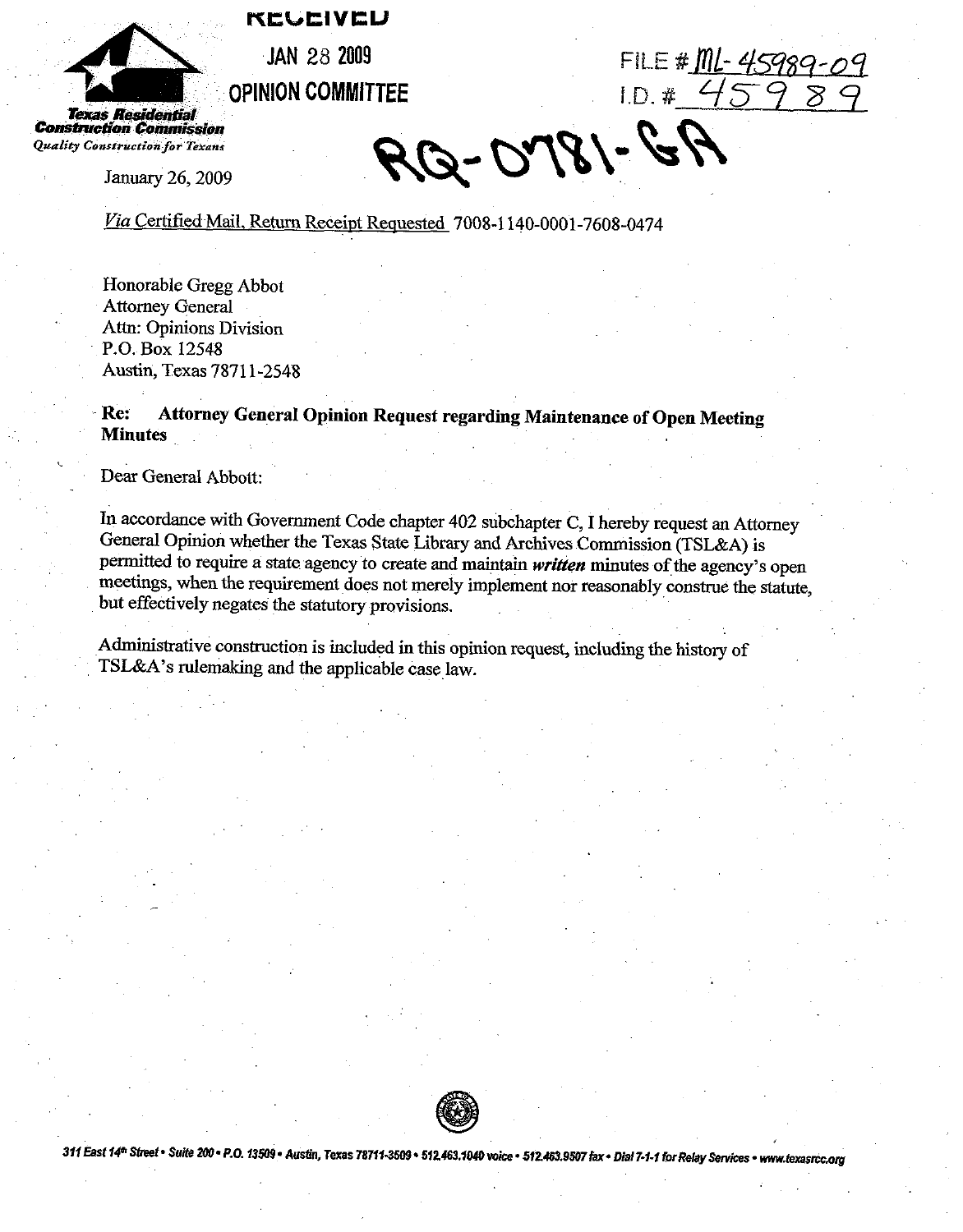**ATTORNEY GENERAL OPINION REQUEST REGARDING MAINTENANCE OF** OPEN **MEETING MINUTES JANUARY 23,2009 PAGE 2 OF 6** 

## *Statute Allows for Minutes or Tape Recording*

. . **t.**  The Open Meeting Act states that a governmental body may record open meetings in lieu of minutes. Section 551.021 of the Government Code, entitled Minutes or Tape Recording of Open Meeting Required, follows.

Sec. 551.021. MINUTES OR TAPE RECORDING OF OPEN MEETING REQUIRED.

(a) A governmental body shall prepare and keep minutes or make a tape recording of each open meeting of the body.

- (b) The minutes must:
- (I) state the subject of each deliberation; and
- (2) indicate each vote, order, decision, or other action taken.
	- Added by Acts 1993,73rd Leg., ch. 268, Sec. 1, eff. Sept. 1,1993. (Emphasis added.)

Similarly, section 55 1.022 of the Government Code, entitled Minutes and Tape Recordings of Open Meeting: Public Record, provides that the minutes of an open meeting may be tape recorded and must be made available to the public. The provision provides:

Sec. 551.022. MINUTES AND TAPE RECORDINGS OF OPEN MEETING: PUBLIC RECORD.

The minutes and tape recordings of an open meeting are public records and *shall be available for public inspection* and copying on request to the governmental body's chief administrative officer or the officer's designee. Added by Acts 1993, 73rd Leg., ch. 268, Sec. 1, eff. Sept. 1, 1993. (Emphasis added.)

## **History of TSL&A's Rule**

The Texas State Records Retention Schedule (Retention Schedule) includes a cautionary comment, stating that state agencies may not retain audio or videotapes of the meetings of governing bodies in lieu of written minutes. Instead, TSL&A requires that the proceedings of all meetings of state boards, committees, commissions, and councils must be reduced to writing. TSL&A's rule attempts to modify Government Code section 551.021.



311 East 14th Street • Suite 200 • P.O. 13509 • Austin, Texas 78711-3509 • 512.463.1040 voice • 512.463.9507 fax • Dial 7-1-1 for Relay Services • www.texasrcc.org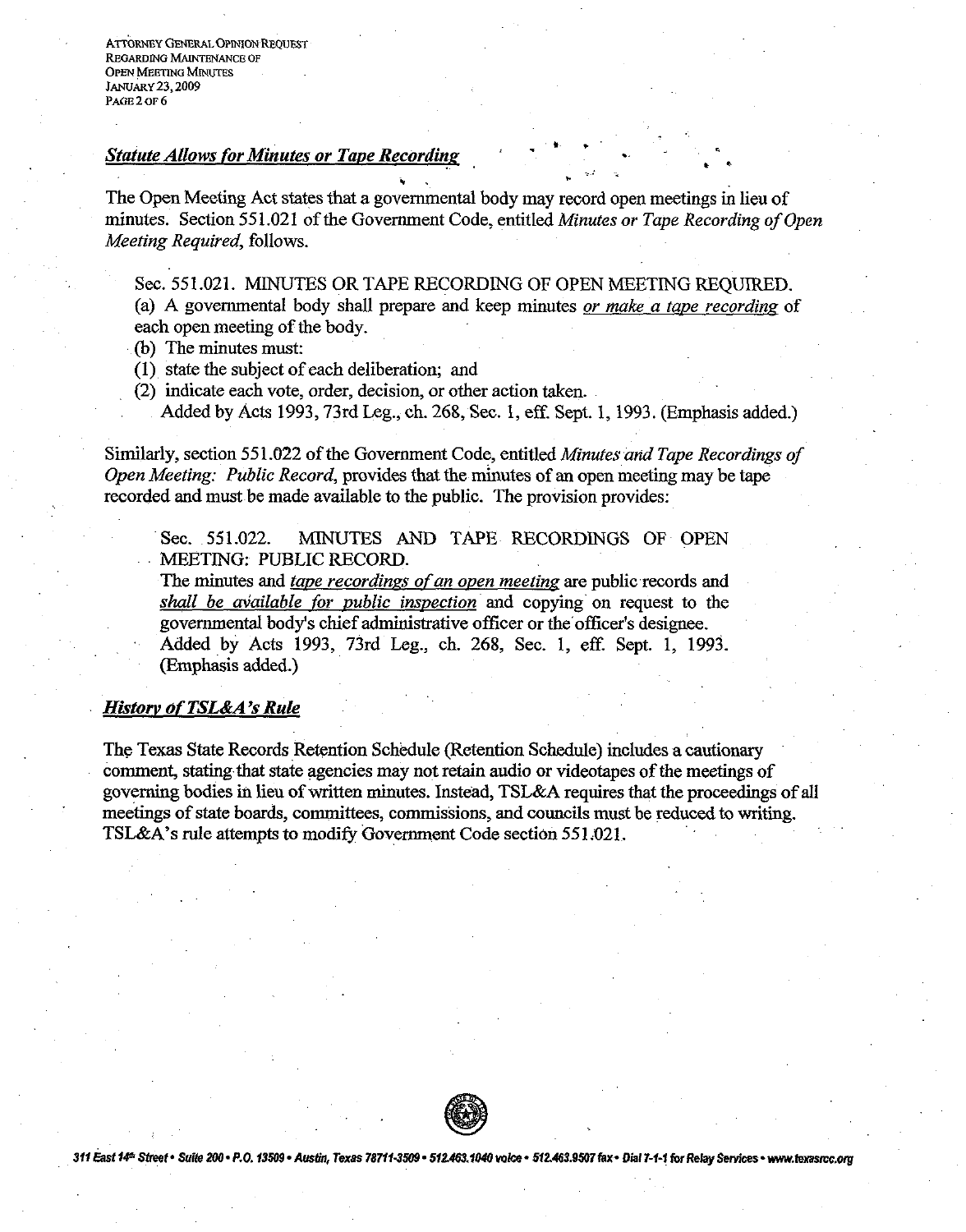**ATTORNEY GENERAL OPINION REQUEST** REGARDING MAINTENANCE OF OPEN MEETING MINUTES **JANUARY** 23,2009 PAGE 3 **OF** 6

The cautionary comment requirement was not included in the initial Retention schedule' in 1994, but first appeared in the Second Edition<sup>2</sup> in 1997. When TSL&A proposed amendments to the 1994 Retention Schedule, the preamble<sup>3</sup> stated the following reasoning and justification.

The schedule is being extensively amended to make it easier to use. Amendments to retention periods are in response to user suggestions, changes in law and regulation, and changes in the role and function of various records series. Revisions include changes to records series descriptions or retention periods, changes to the archival or vital records statutes of the series, changes to legal citations, and changes to comments about the records series.

The Second Edition of the Retention Schedule was adopted, including the following comment in Item1.1.060 of the Retention Schedule. The same comment appears in the Third<sup>4</sup> and Fourth<sup>5</sup> Editions, as well.

CAUTION: Minutes of state agencies are permanent records. Audio and videotapes are not permanent media. State Agencies may not retain audio or videotapes of the meetings of governing bodies in lieu of written minutes. The proceedings of all meetings of state boards, committees, commissioners, and councils must be reduced to writing.

TSL&A's rule proposal preamble language was not sufficient to put stakeholders on notice that TSL&A was, in effect, overriding and changing the Legislature's statutory promulgation allowing a governmental body to prepare and keep minutes or make a tape recording of each open meeting. TSL&A provided no indication that the rule amendment would nullify Government Code section 55 1.021. Nevertheless, TSL&A's rule imposes additional burdens, conditions, and restrictions in excess of and inconsistent with the statutory provision.

<sup>13</sup> Texas Administrative Code (TAC) §6.10, Figure 13, Texas State Records Retention Schedule, Fourth Edition at page 9 section 1.1.060, effective September 1,2007. Pmposed 32 **Tex.** *Reg.* 2438 (May 4,2007). Adopted 32 **Ter.** *Reg.* 4384 (July 13,2007); *eft:* Sepr 1,2007.



311 East 14<sup>th</sup> Street · Suite 200 · P.O. 13509 · Austin, Texas 78711-3509 · 512.463.1040 voice · \$12.463.9507 fax · Dial7-1-1 for Relay Services · www.texasrcc.org

<sup>&</sup>lt;sup>1</sup> Retention Schedule, First Edition, proposed 19 Tex. Reg. 5921 (Aug. 2, 1994), Figure 1 at 19 Tex. Reg. 5981-6039 (Aug. 2,1994); adopted 19 **Ter.** *Reg.* 8108 (Qct. 14,1994), *efl* Oct 24,1994.

<sup>&</sup>quot;Retention Schedule, Second Edition, proposed 22 **Ter** *Reg.* 7969 (Aug. 19, 1997), including Figure 1 at 22 **Ter.**  *Reg.* 8072-8122 (Aug. 19, 1997); adopted22 **Tex.** *Reg.* 11348 (Nov. 21,1997), including Figure 1 at 22 **Tex.** *Reg.*  11411-1149 (Nov. 21, 1997); *eff.* Jan. 1, 1998.<br><sup>3</sup> 22 *Tex. Reg.* 7969 (Aug. 19, 1997).

Retention Schedule, Third Edition, proposed 29 Tex. Reg. 9481 **(Oct** 8,2004), including Figure 1 (not available in print version but only through the on-line issue of the Oct 8,2004, issue of the Texas Register); adopted 30 **Ter.**  *Reg.* 1765 (March 25,2005), without changes; *eff:* June 1; 2005.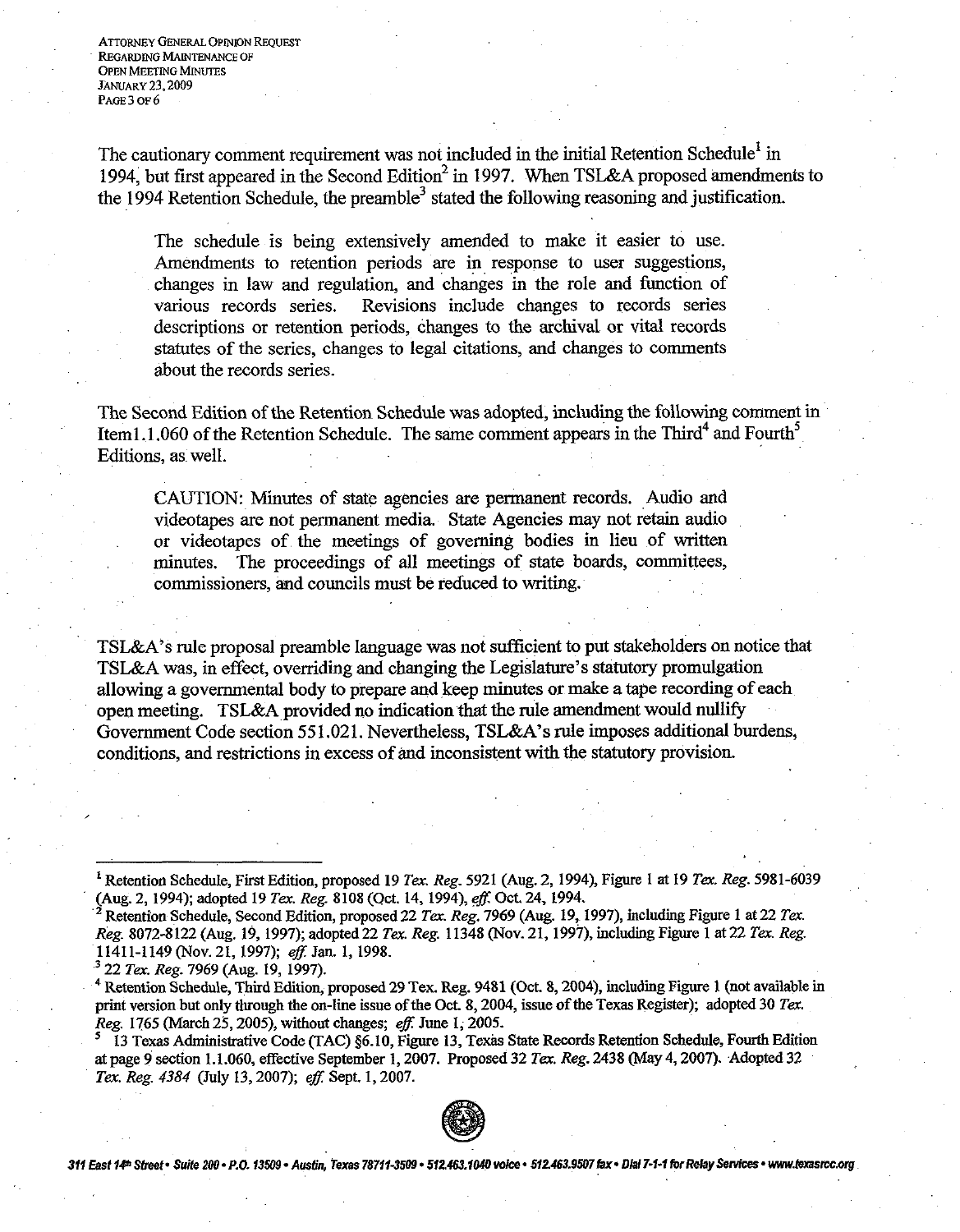**ATTORNEY GENERAL OPINION REQUEST REGARDING MAINTENANCE OF OPEN MEETING MINUTES JANUARY 23,2M)9 PAGE 4 OF** *6* 

A review of TSL&A's jurisdiction and authority under Government Code chapter 441 follows.

- Government Code section 441.006 provides TSL&A's general powers and duties.
- Government Code section 441.152(4) charges the TSL&A's director and librarian to work with other state agencies in seeking methods to assist and encourage local governments and the custodians of local government records in the establishment and operation of efficient and economical records management programs, in reducing paperwork required of local governments by the state, and in preserving records of historical value.
- Government Code section 441.185(e) directs TSL&A to adopt rules concerning the submission of records retention schedules to the state records administrator.
- Government Code section 441.185(f) authorizes TSL&A to prescribe, by rule, a minimum retention period for any state record, unless a minimum retention period for the record is prescribed by another federal or state law, regulation, or rule of court.
- Government Code section 441.199 authorizes TSL&A to adopt rules for cost reduction and efficiency of recordkeeping by state agencies and for the state's management and preservation of records.

Government Code Chapter 441 does not appear to authorize or direct TSL&A to adopt rules requiring state administrative agencies to reduce to writing minutes of open meetings in opposition to provisions of Government Code section 55 1.021.

## *Applicable* **Case** *Law*

**An** administrative agency's authority to promulgate rules is conferred expressly granted by statute or implicitly from the duties imposed by statute. $^{\circ}$  But, the agency must not exceed its rule An administrative agency's authority to promulgate rules is conferred expressly granted by statute or implicitly from the duties imposed by statute.<sup>6</sup> But, the agency must not exceed its rules making authority.<sup>7</sup> The on the Constitution and statutes of this state.' To determine whether **an** agency exceeded its rulemaking authority or whether **an** administrative rule conflicts with a statute, the critical factor to be considered is whether the rule is in harmony with the general objectives of the relevant

*Gmt* **v.** *Oak CIz%fSav.* & *Loan Ass'n,* **432 S.W.2d 702,706 (Tex.1968);** *State* **v.** *Rhine,* **255 S.W.3d 745,751 (Tex.**  *App. 1. Iewis, 520 S.W.2d 915, 921 (Tex. Civ. App. 1975, writ ref d n.r.e.).*<br>
<sup>3</sup> *Gerst v. Oak Cliff Sav. & Loan Ass'n, 432 S.W.2d 702, 706 (Tex.1968); <i>State v. Rhine, 255 S.W.3d 745, 751 (Tex.*<br>App. — Fort Worth, 2008 **writ denied);** *State Bd ofIns.* **v.** *Defebach,* **631 S.W.2d 794,798 (Tex App. -Austin 1982,** writ **refd ur.e.); and**  *Jefco, Inc.* **v.** *Lewis,* **520 S.W.2d 915, 921 (Tex. Civ. App. 1975, writ 1efdn.r.e.).** 



311 East 14th Street . Suite 200 . P.O. 13509 . Austin, Texas 78711-3509 . 512.463.1040 voice . 512.463.9507 fax . Dial 7-1-1 for Relay Services . www.texasrcc.org

*Publ. Util. Comm22* **v.** *City Pub. Serv. Bd.,* **53 S.W.3d 310,315 (Tex. 2001);** *Railroad Comm'n* **v.** *Lone Star Gas Co.,* **844 S.W.2d 679, 685 (Tex.1992);** *State* **v.** *Jackson,* **376 S.W.2d 341, 344 (Tex.1964);** *Stauffer* **v.** *City ofSan Antonio,* **344 S.W.2d 158, 160 (Tex. 1961); and** *Dallas County Bail Bd* **K** *Stein,* **771 S.W.2d 577, 580 (Tex. App. -Dallas 1989, writ denied).** 

**<sup>7</sup>***Gerst* **v.** *Oak Clr%fSav. &Loan Ass'n,* **432 S.W.2d 702,706 (Tex.1968);** *State* **v.** *Rhine,* **255 S.W.3d 745,751 (Tex.**  App. -- Fort Worth, 2008); *Dallas County Bail Bond Bd. v. Stein, 771 S.W.2d 577, 580 (Tex. App. -- Dallas 1989,* writ denied); *State Bd. of Ins. v. Deffebach*, 631 S.W.2d 794, 798 (Tex. App. - Austin 1982, writ ref<sup>d</sup> n.r.e.); and *Jefco, Inc.* **v.** *Lewis,* **520 S.W.2d 915, 921 (Tex. Civ. App. 1975, writ refdn.r.e.).**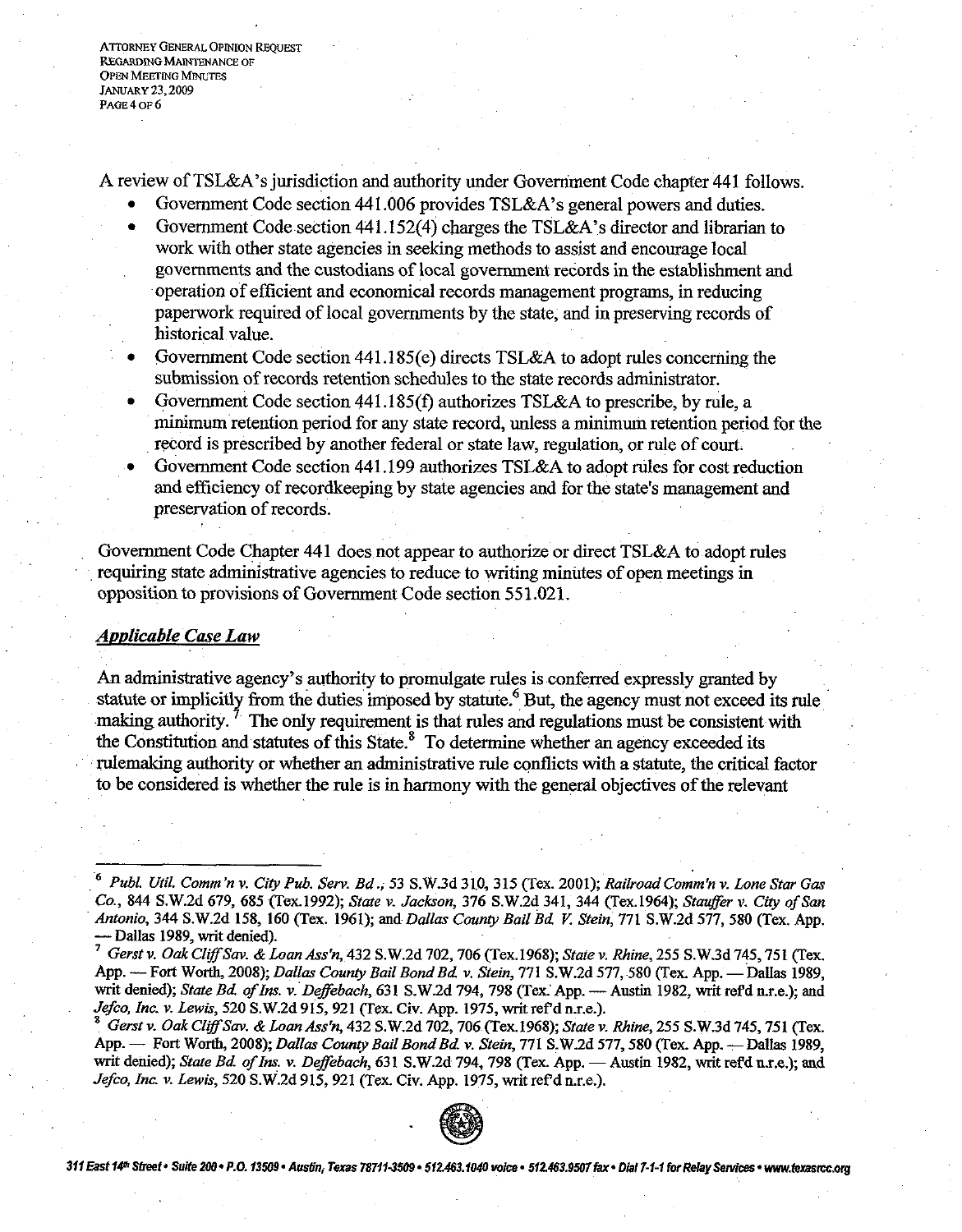**ATTORNEY GENERAL OPINION REQUEST REGARDING MAINTENANCE OF OPEN MEETING MINUTES JANUARY 23, 2009** *PAGE 5 OF 6* 

statute.<sup>9</sup> However, an agency can adopt only those rules that are authorized by and consistent with its statutory authority.

When the Legislature acts with respect to a particular matter, the administrative agency may not act to nullify the Legislative action, even if the matter is within the agency's general regulatory field.<sup>11</sup> For example, if the statute addressing a particular matter does not grant the agency the power to do something, then the agency does not have that power.<sup>12</sup> Therefore, the rules and regulations adopted by an administrative agency may not impose additional burdens, conditions, or restrictions in excess of or inconsistent with statutory provisions.<sup>13</sup>

Legislative intent is expressed through the statutes. In construing meaning, every clause, phrase, and word in a statute is used for a purpose and is to be given effect if reasonably possible.<sup>1</sup> When considering Government Code section  $551.021(a)$ , the operative word is "or." The subsection provides that "[a] governmental body shall prepare and keep minutes **or** make a tape recording of each open meeting of the body." (Emphasis added.)

The Code Construction Act, Government Code section **3** 11 .011(a), provides that "[wlords and phrases shall be read in context and construed according to the rules of grammar and common usage." Absent ambiguity, the clear language of the statute is followed.<sup>15</sup>

*Calvert,* 298 S.W. 2d 93 Rex. 1957).

**<sup>15</sup>***Republic Bd Dallas, NA. v. Interkal, Inc.,* 691 S.W.2d 605,607 vex. 1985); and *Simmons v. Arnim,* 220 S.W. 66, 70 (Tex. 1920).



**311 East f4hf Suite 2W- P.O. 335439- AusUn, Texas 787ii.3509 -512463.1~** voke. **512463.9507fax. Dl81 7-1-1 forReley Swims. mnw.texasmICCorg** 

*Railroad Comm'n v. Lone Star Gas Co., 844 S.W.2d 679, 685 (Tex.1992); Gerst v. Oak Cliff Sav. & Loan Assoc.,* 432 S.W.2d 702, 706 (Tex.1968); *State Bd. of Ins. v. Deffebach*, 631 S.W.2d 794, 798 (Tex. App. - Austin 1982, writ ref'd n.r.e.); and *Jefco, Inc. v. Lewis*, 520 S.W.2d 915, 921 (Tex. Civ. App. 1975, writ ref'd n.r.e.).

Railroad Comm'n v. Lone Star Gas Co., 844 S.W.2d 679, 685 (Tex.1992); and State Board of Insurance v. *Deffebach*, 631 S.W.2d 794, 798-799 (Tex. App. - Austin 1982, writ ref'd n.r.e.).

**I1** *Cobra Oil* & Gas *Corp. v. Sadler,* 447 S.W.2d 887,892 (Tex. 1968); and *State v. Jackson,* 376 S.W.2d 341,344- 345 (Tex. 1964).

**<sup>12</sup>***Nueces Co. Water Control and Improvements Disbict No. 3 v.* **Texas** *Water Rights Comm'n,* 481 S.W.2d 924, 929 (Tex. App. - Austin 1972, writ ref'd n.r.e.) relying upon *Stauffer v. City of San Antonio*, 344 S.W.2d 158, 160 (Tex. 1961). **929 (Tex. App. -- Austin 1972, writ ref'd n.r.e.) relying upon** *Stauffer v. City of San Antonio***, 344 S.W.2d 158, 160<br>
(Tex. 1961).<br>
<sup>13</sup>** *Hollywood Calling v. Public Util. Comm'n,* **805 S.W.2d 618, 620 (Tex. App. -- Austi** 

<sup>(</sup>Tex. 1961).<br><sup>13</sup> Hollywood Calling v. Public Util. Comm'n, 805 S.W.2d 618, 620 (Tex. App. — Austin 1991, no writ); and<br>Bexar County Bail Bond Bd. V. Deckard, 604 S.W.2d 214,216 (Tex. Civ. App. — San Antonio, 1980, no writ